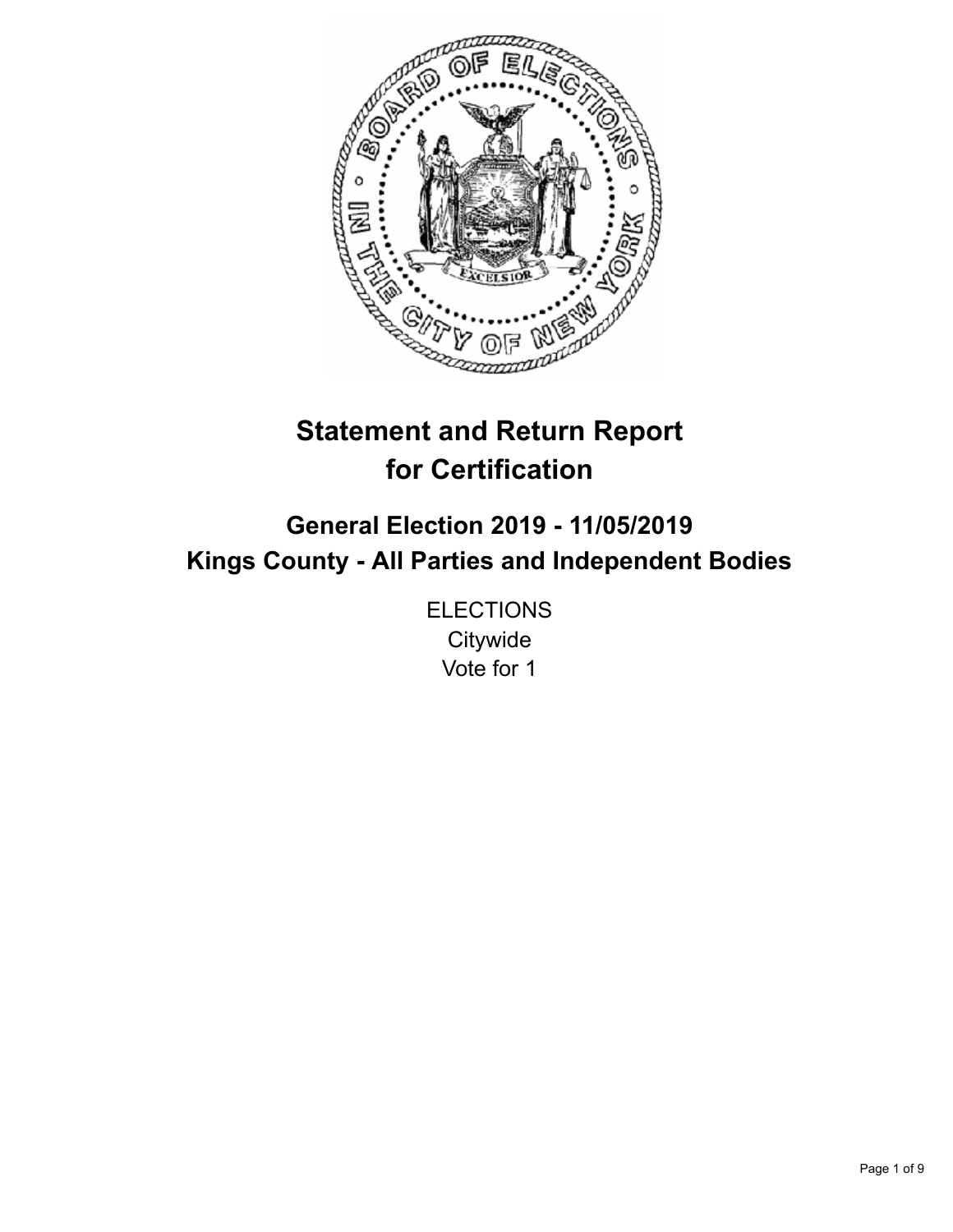

| PUBLIC COUNTER                                           | 10,193   |
|----------------------------------------------------------|----------|
| MANUALLY COUNTED EMERGENCY                               |          |
| ABSENTEE / MILITARY                                      | 245      |
| AFFIDAVIT                                                | 65       |
| <b>Total Ballots</b>                                     | 10,504   |
| Less - Inapplicable Federal/Special Presidential Ballots | $\Omega$ |
| <b>Total Applicable Ballots</b>                          | 10,504   |
| <b>YES</b>                                               | 5,164    |
| NO                                                       | 3,740    |
| <b>Total Votes</b>                                       | 8,904    |
| Unrecorded                                               | 1.600    |

# **Assembly District 42**

| PUBLIC COUNTER                                           | 12,780 |
|----------------------------------------------------------|--------|
| <b>MANUALLY COUNTED EMERGENCY</b>                        | 0      |
| ABSENTEE / MILITARY                                      | 228    |
| AFFIDAVIT                                                | 162    |
| <b>Total Ballots</b>                                     | 13,170 |
| Less - Inapplicable Federal/Special Presidential Ballots | 0      |
| <b>Total Applicable Ballots</b>                          | 13,170 |
| <b>YES</b>                                               | 8,664  |
| NO.                                                      | 2,472  |
| <b>Total Votes</b>                                       | 11,136 |
| Unrecorded                                               | 2.034  |

| <b>PUBLIC COUNTER</b>                                    | 14,892   |
|----------------------------------------------------------|----------|
| <b>MANUALLY COUNTED EMERGENCY</b>                        | $\Omega$ |
| ABSENTEE / MILITARY                                      | 226      |
| AFFIDAVIT                                                | 169      |
| <b>Total Ballots</b>                                     | 15,287   |
| Less - Inapplicable Federal/Special Presidential Ballots | 0        |
| <b>Total Applicable Ballots</b>                          | 15,287   |
| <b>YES</b>                                               | 10,848   |
| <b>NO</b>                                                | 2,334    |
| <b>Total Votes</b>                                       | 13,182   |
| Unrecorded                                               | 2.105    |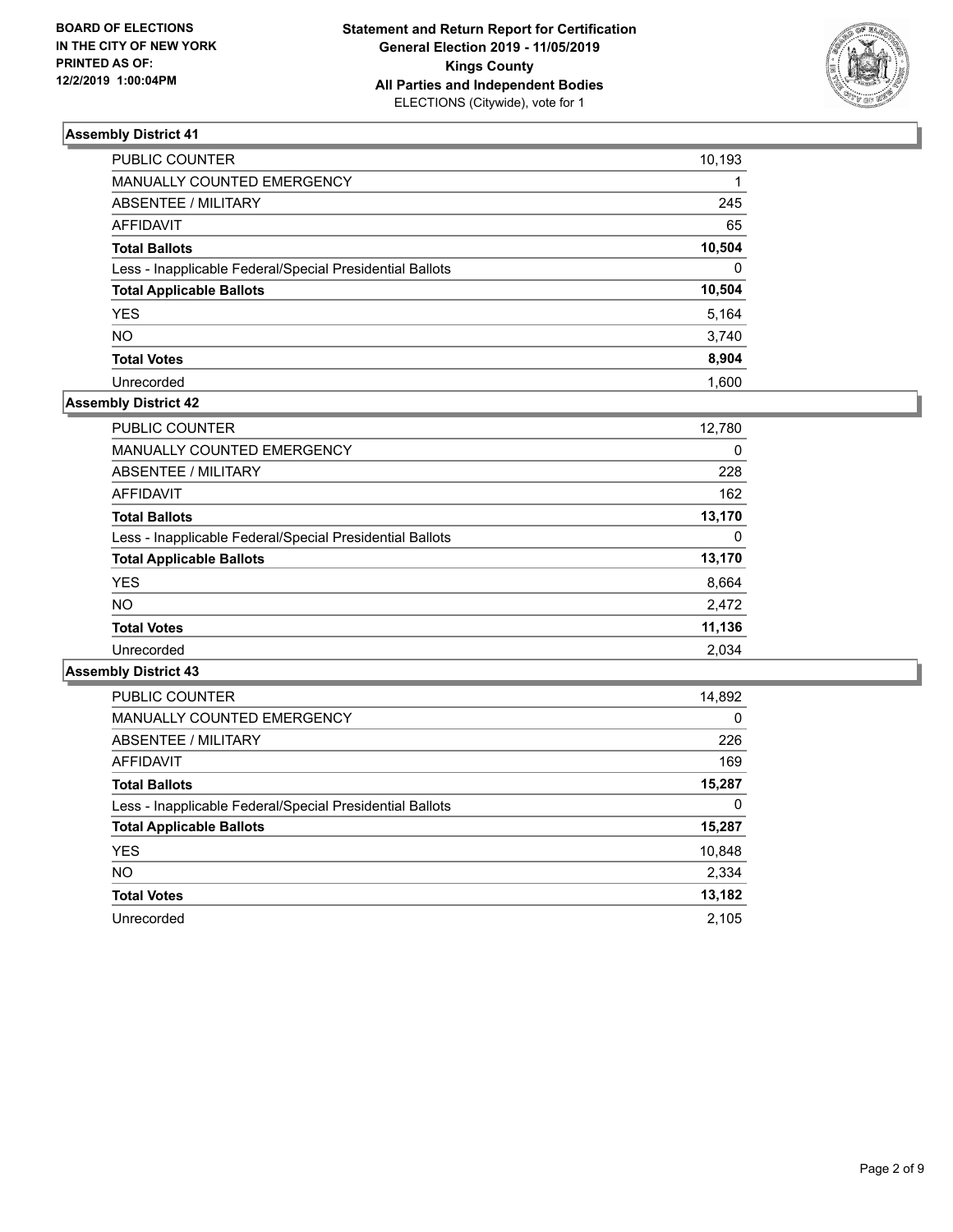

| PUBLIC COUNTER                                           | 16,947   |
|----------------------------------------------------------|----------|
| <b>MANUALLY COUNTED EMERGENCY</b>                        |          |
| ABSENTEE / MILITARY                                      | 179      |
| <b>AFFIDAVIT</b>                                         | 203      |
| <b>Total Ballots</b>                                     | 17,330   |
| Less - Inapplicable Federal/Special Presidential Ballots | $\Omega$ |
| <b>Total Applicable Ballots</b>                          | 17,330   |
| YES                                                      | 12,824   |
| NO                                                       | 3,120    |
| <b>Total Votes</b>                                       | 15,944   |
| Unrecorded                                               | 1.386    |

## **Assembly District 45**

| <b>PUBLIC COUNTER</b>                                    | 6,453 |
|----------------------------------------------------------|-------|
| <b>MANUALLY COUNTED EMERGENCY</b>                        | 0     |
| ABSENTEE / MILITARY                                      | 163   |
| AFFIDAVIT                                                | 41    |
| <b>Total Ballots</b>                                     | 6,657 |
| Less - Inapplicable Federal/Special Presidential Ballots | 0     |
| <b>Total Applicable Ballots</b>                          | 6,657 |
| <b>YES</b>                                               | 2,711 |
| <b>NO</b>                                                | 2,748 |
| <b>Total Votes</b>                                       | 5,459 |
| Unrecorded                                               | 1,198 |

| <b>PUBLIC COUNTER</b>                                    | 10,283   |
|----------------------------------------------------------|----------|
| <b>MANUALLY COUNTED EMERGENCY</b>                        | $\Omega$ |
| ABSENTEE / MILITARY                                      | 325      |
| <b>AFFIDAVIT</b>                                         | 94       |
| <b>Total Ballots</b>                                     | 10,702   |
| Less - Inapplicable Federal/Special Presidential Ballots | 0        |
| <b>Total Applicable Ballots</b>                          | 10,702   |
| <b>YES</b>                                               | 5,407    |
| <b>NO</b>                                                | 3,394    |
| <b>Total Votes</b>                                       | 8,801    |
| Unrecorded                                               | 1.901    |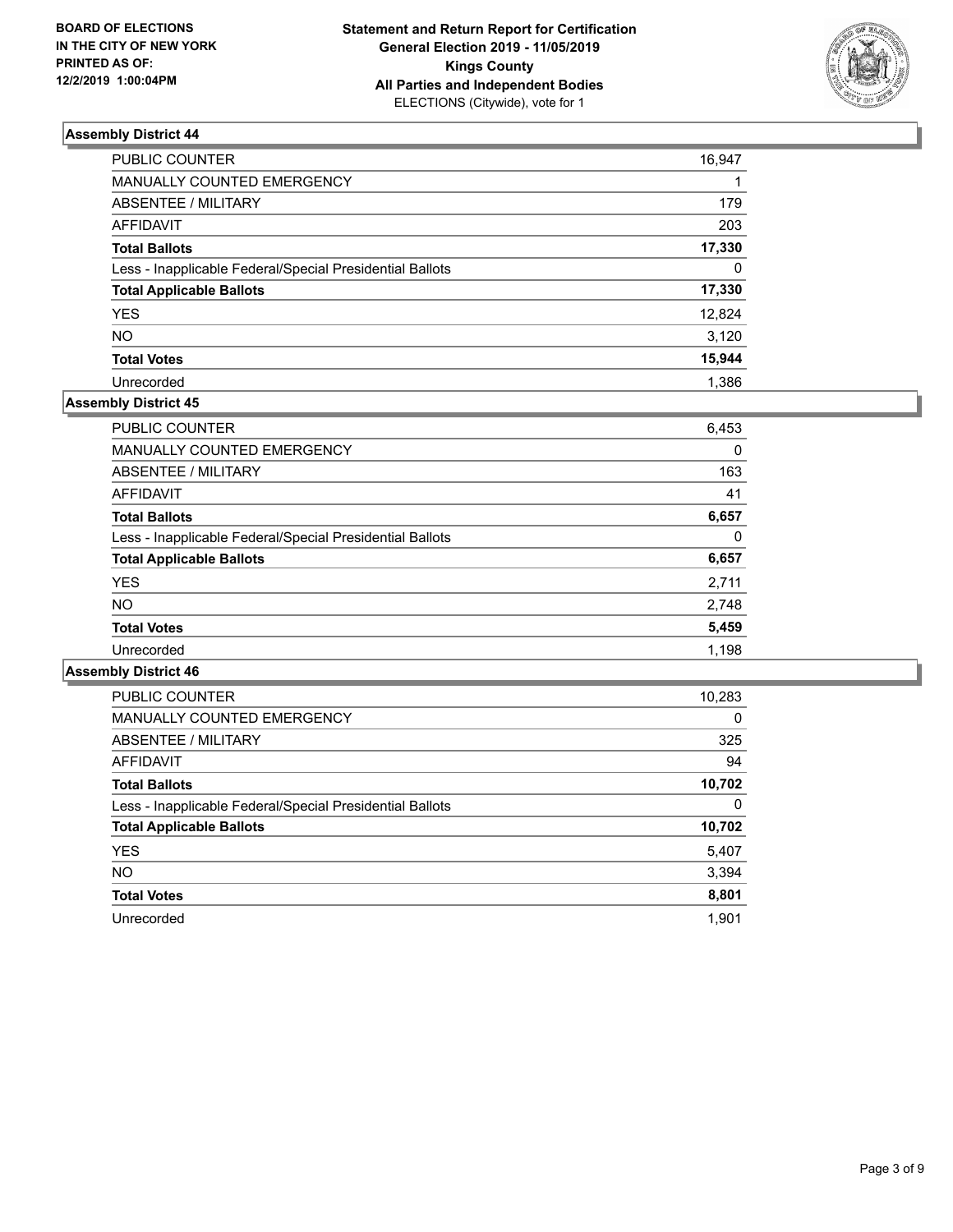

| PUBLIC COUNTER                                           | 6,041    |
|----------------------------------------------------------|----------|
| MANUALLY COUNTED EMERGENCY                               | 0        |
| ABSENTEE / MILITARY                                      | 183      |
| AFFIDAVIT                                                | 55       |
| Total Ballots                                            | 6,279    |
| Less - Inapplicable Federal/Special Presidential Ballots | $\Omega$ |
| <b>Total Applicable Ballots</b>                          | 6,279    |
| <b>YES</b>                                               | 2,972    |
| NO.                                                      | 2,079    |
| <b>Total Votes</b>                                       | 5,051    |
| Unrecorded                                               | 1.228    |

## **Assembly District 48**

| 6,289 |
|-------|
| 0     |
| 103   |
| 52    |
| 6.444 |
| 0     |
| 6,444 |
| 1,604 |
| 4.124 |
| 5,728 |
| 716   |
|       |

| PUBLIC COUNTER                                           | 5,004    |
|----------------------------------------------------------|----------|
| <b>MANUALLY COUNTED EMERGENCY</b>                        |          |
| ABSENTEE / MILITARY                                      | 125      |
| AFFIDAVIT                                                | 32       |
| <b>Total Ballots</b>                                     | 5,162    |
| Less - Inapplicable Federal/Special Presidential Ballots | $\Omega$ |
| <b>Total Applicable Ballots</b>                          | 5,162    |
| <b>YES</b>                                               | 2,543    |
| NO.                                                      | 1,690    |
| <b>Total Votes</b>                                       | 4,233    |
| Unrecorded                                               | 929      |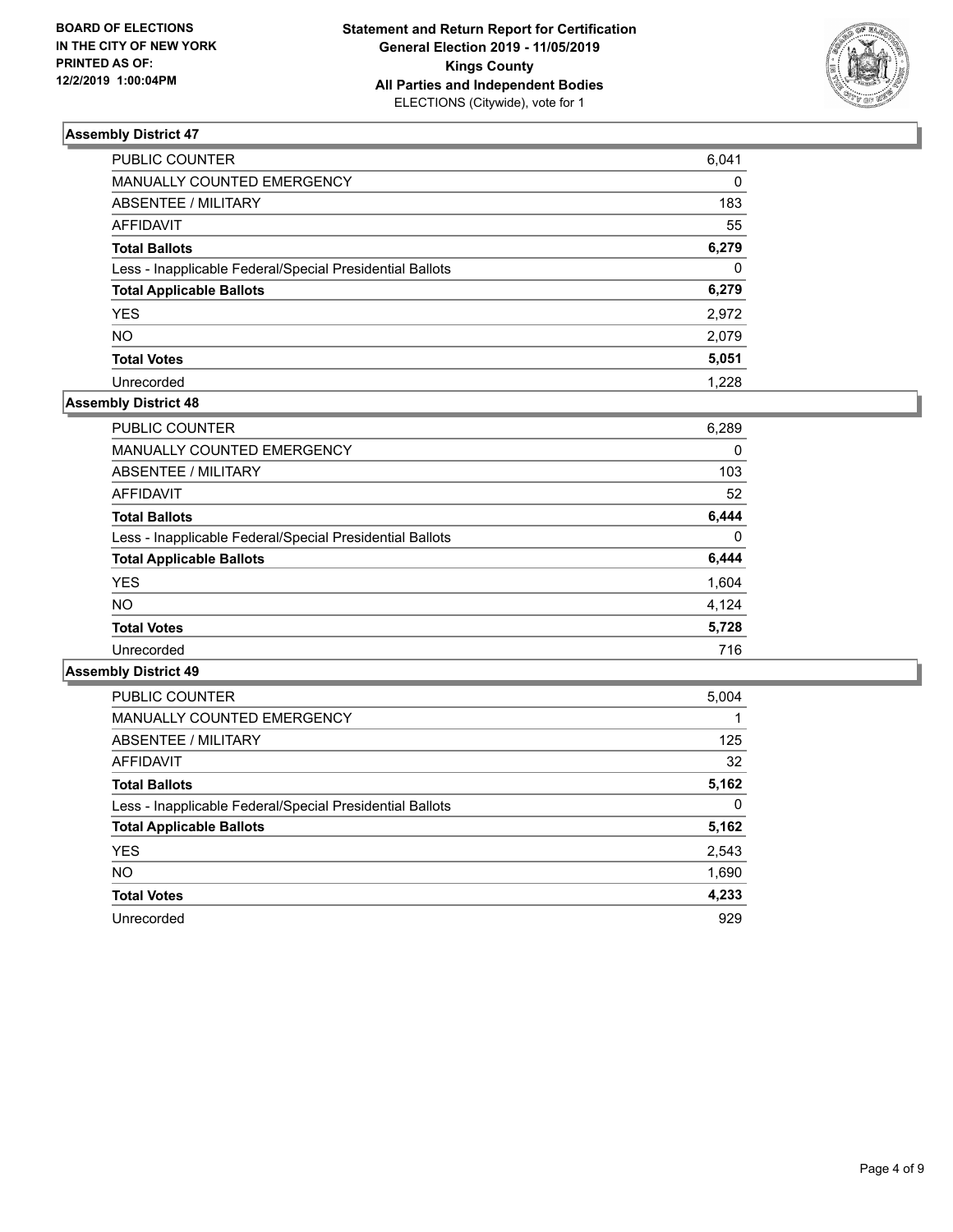

| PUBLIC COUNTER                                           | 10,373   |
|----------------------------------------------------------|----------|
| MANUALLY COUNTED EMERGENCY                               | 0        |
| ABSENTEE / MILITARY                                      | 114      |
| AFFIDAVIT                                                | 130      |
| Total Ballots                                            | 10,617   |
| Less - Inapplicable Federal/Special Presidential Ballots | $\Omega$ |
| <b>Total Applicable Ballots</b>                          | 10,617   |
| YES                                                      | 8,306    |
| NO.                                                      | 1,451    |
| <b>Total Votes</b>                                       | 9,757    |
| Unrecorded                                               | 860      |

# **Assembly District 51**

| <b>PUBLIC COUNTER</b>                                    | 9,020    |
|----------------------------------------------------------|----------|
| <b>MANUALLY COUNTED EMERGENCY</b>                        | 0        |
| ABSENTEE / MILITARY                                      | 90       |
| <b>AFFIDAVIT</b>                                         | 102      |
| <b>Total Ballots</b>                                     | 9,212    |
| Less - Inapplicable Federal/Special Presidential Ballots | $\Omega$ |
| <b>Total Applicable Ballots</b>                          | 9,212    |
| <b>YES</b>                                               | 6,525    |
| <b>NO</b>                                                | 1,502    |
| <b>Total Votes</b>                                       | 8,027    |
| Unrecorded                                               | 1,185    |

| <b>PUBLIC COUNTER</b>                                    | 25,221 |
|----------------------------------------------------------|--------|
| <b>MANUALLY COUNTED EMERGENCY</b>                        | 19     |
| ABSENTEE / MILITARY                                      | 298    |
| AFFIDAVIT                                                | 335    |
| <b>Total Ballots</b>                                     | 25,873 |
| Less - Inapplicable Federal/Special Presidential Ballots | 0      |
| <b>Total Applicable Ballots</b>                          | 25,873 |
| <b>YES</b>                                               | 21,682 |
| NO.                                                      | 3,158  |
| <b>Total Votes</b>                                       | 24,840 |
| Unrecorded                                               | 1.033  |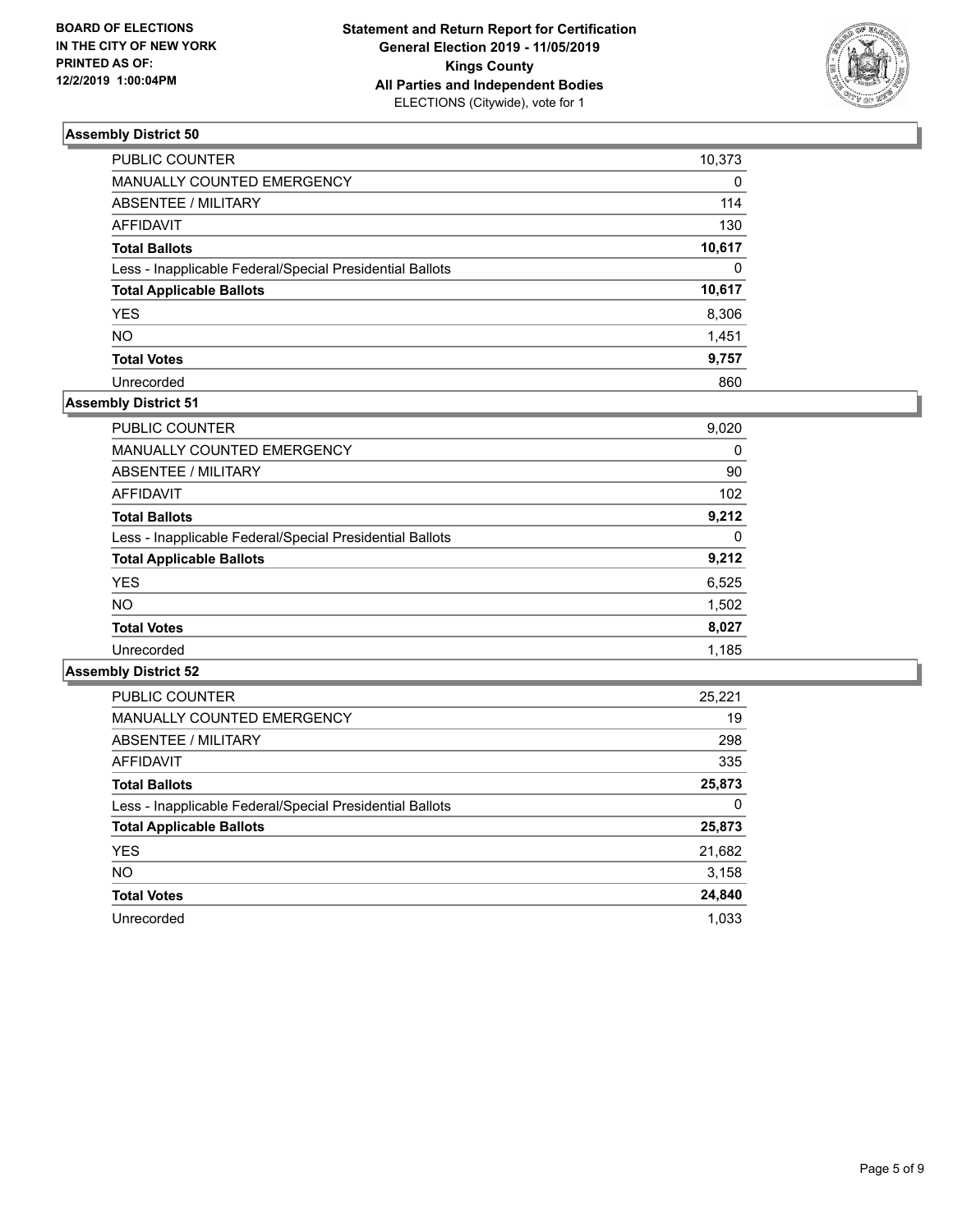

| PUBLIC COUNTER                                           | 10,595   |
|----------------------------------------------------------|----------|
| MANUALLY COUNTED EMERGENCY                               | 0        |
| ABSENTEE / MILITARY                                      | 76       |
| AFFIDAVIT                                                | 154      |
| Total Ballots                                            | 10,825   |
| Less - Inapplicable Federal/Special Presidential Ballots | $\Omega$ |
| <b>Total Applicable Ballots</b>                          | 10,825   |
| YES                                                      | 7,949    |
| NO.                                                      | 1,250    |
| <b>Total Votes</b>                                       | 9,199    |
| Unrecorded                                               | 1.626    |

## **Assembly District 54**

| <b>PUBLIC COUNTER</b>                                    | 7,922 |
|----------------------------------------------------------|-------|
| MANUALLY COUNTED EMERGENCY                               | 0     |
| ABSENTEE / MILITARY                                      | 84    |
| <b>AFFIDAVIT</b>                                         | 98    |
| <b>Total Ballots</b>                                     | 8,104 |
| Less - Inapplicable Federal/Special Presidential Ballots | 0     |
| <b>Total Applicable Ballots</b>                          | 8,104 |
| <b>YES</b>                                               | 5,673 |
| <b>NO</b>                                                | 1,114 |
| <b>Total Votes</b>                                       | 6,787 |
| Unrecorded                                               | 1.317 |

| <b>PUBLIC COUNTER</b>                                    | 10,242   |
|----------------------------------------------------------|----------|
| <b>MANUALLY COUNTED EMERGENCY</b>                        | $\Omega$ |
| ABSENTEE / MILITARY                                      | 156      |
| <b>AFFIDAVIT</b>                                         | 135      |
| <b>Total Ballots</b>                                     | 10,533   |
| Less - Inapplicable Federal/Special Presidential Ballots | 0        |
| <b>Total Applicable Ballots</b>                          | 10,533   |
| <b>YES</b>                                               | 7,367    |
| NO.                                                      | 1,596    |
| <b>Total Votes</b>                                       | 8,963    |
| Unrecorded                                               | 1.570    |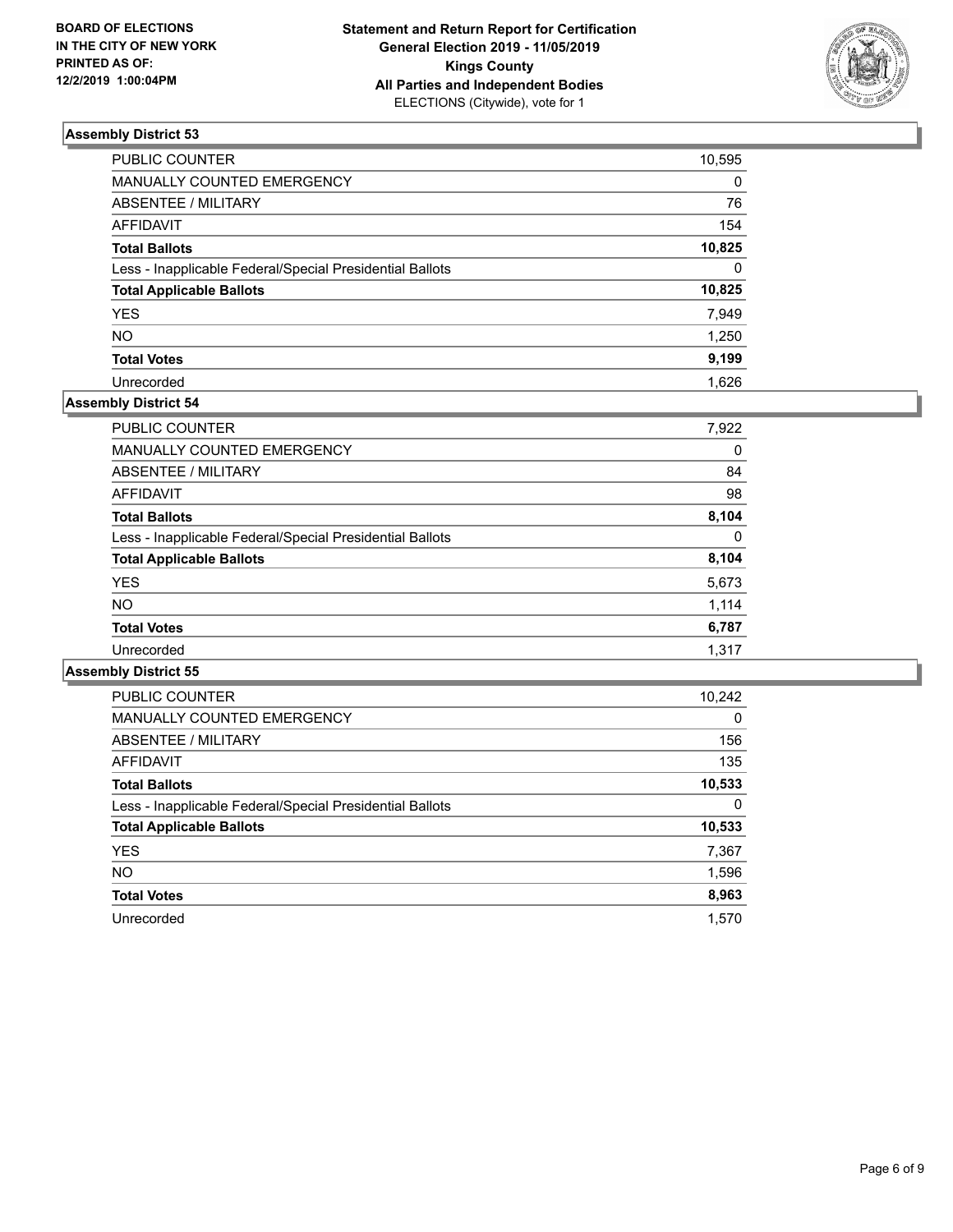

| PUBLIC COUNTER                                           | 14,872   |
|----------------------------------------------------------|----------|
| MANUALLY COUNTED EMERGENCY                               | $\Omega$ |
| ABSENTEE / MILITARY                                      | 180      |
| <b>AFFIDAVIT</b>                                         | 221      |
| <b>Total Ballots</b>                                     | 15,273   |
| Less - Inapplicable Federal/Special Presidential Ballots | $\Omega$ |
| <b>Total Applicable Ballots</b>                          | 15,273   |
| <b>YES</b>                                               | 10,920   |
| NO                                                       | 2,701    |
| <b>Total Votes</b>                                       | 13,621   |
| Unrecorded                                               | 1.652    |

## **Assembly District 57**

| <b>PUBLIC COUNTER</b>                                    | 21.714 |
|----------------------------------------------------------|--------|
| <b>MANUALLY COUNTED EMERGENCY</b>                        | 2      |
| ABSENTEE / MILITARY                                      | 305    |
| AFFIDAVIT                                                | 312    |
| <b>Total Ballots</b>                                     | 22,333 |
| Less - Inapplicable Federal/Special Presidential Ballots | 0      |
| <b>Total Applicable Ballots</b>                          | 22,333 |
| <b>YES</b>                                               | 17,553 |
| NO.                                                      | 2,834  |
| <b>Total Votes</b>                                       | 20,387 |
| Unrecorded                                               | 1.946  |

| <b>PUBLIC COUNTER</b>                                    | 12,120   |
|----------------------------------------------------------|----------|
| <b>MANUALLY COUNTED EMERGENCY</b>                        | $\Omega$ |
| ABSENTEE / MILITARY                                      | 293      |
| <b>AFFIDAVIT</b>                                         | 75       |
| <b>Total Ballots</b>                                     | 12,488   |
| Less - Inapplicable Federal/Special Presidential Ballots | 0        |
| <b>Total Applicable Ballots</b>                          | 12,488   |
| <b>YES</b>                                               | 8,498    |
| NO.                                                      | 2,035    |
| <b>Total Votes</b>                                       | 10,533   |
| Unrecorded                                               | 1.955    |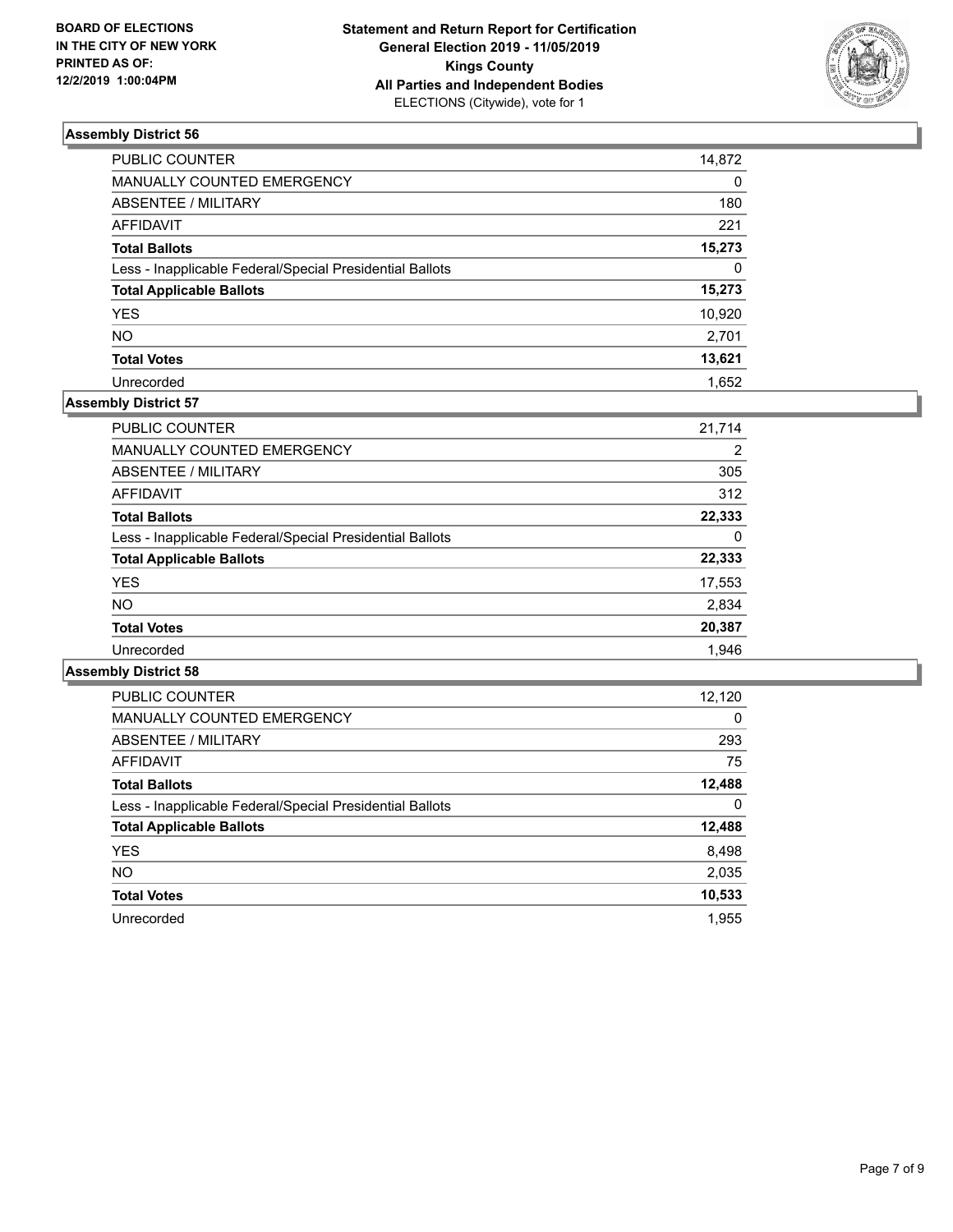

| PUBLIC COUNTER                                           | 12,394         |
|----------------------------------------------------------|----------------|
| MANUALLY COUNTED EMERGENCY                               | $\overline{2}$ |
| ABSENTEE / MILITARY                                      | 201            |
| AFFIDAVIT                                                | 87             |
| <b>Total Ballots</b>                                     | 12,684         |
| Less - Inapplicable Federal/Special Presidential Ballots | $\Omega$       |
| <b>Total Applicable Ballots</b>                          | 12,684         |
| <b>YES</b>                                               | 7,107          |
| NO                                                       | 3,748          |
| <b>Total Votes</b>                                       | 10,855         |
| Unrecorded                                               | 1.829          |

# **Assembly District 60**

| 11,110 |
|--------|
| 0      |
| 165    |
| 72     |
| 11,347 |
| 0      |
| 11,347 |
| 7,563  |
| 1.727  |
| 9,290  |
| 2,057  |
|        |

| <b>PUBLIC COUNTER</b>                                    | 3,387    |
|----------------------------------------------------------|----------|
| <b>MANUALLY COUNTED EMERGENCY</b>                        | $\Omega$ |
| ABSENTEE / MILITARY                                      | 68       |
| AFFIDAVIT                                                | 23       |
| <b>Total Ballots</b>                                     | 3,478    |
| Less - Inapplicable Federal/Special Presidential Ballots | 0        |
| <b>Total Applicable Ballots</b>                          | 3,478    |
| <b>YES</b>                                               | 1,991    |
| NO.                                                      | 1,232    |
| <b>Total Votes</b>                                       | 3,223    |
| Unrecorded                                               | 255      |